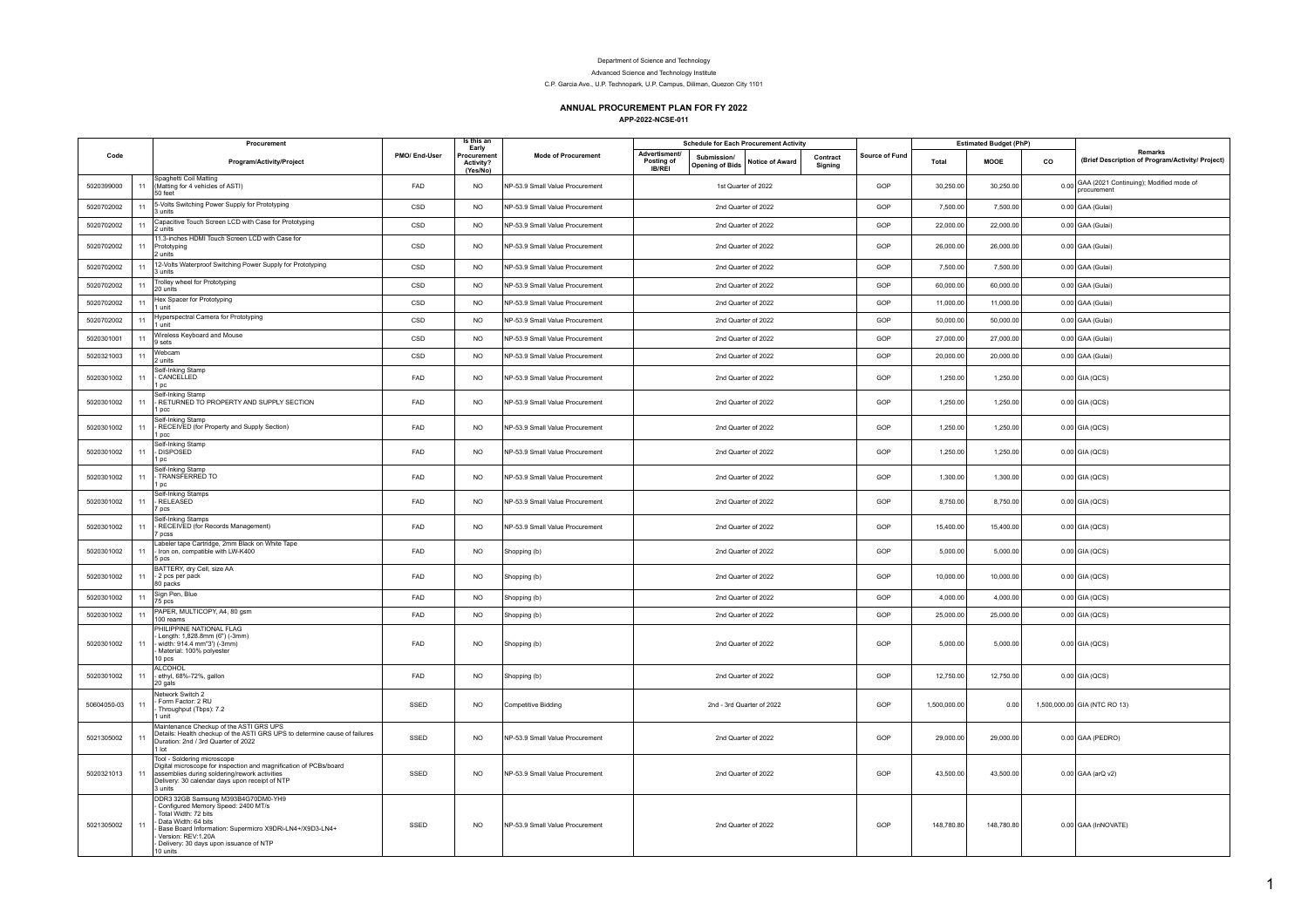| 5020101000  | 11   | Roundtrip Airfare ticket from Manila to Iloilo<br>Dates: 16-17 June 2022<br>With 20 kg checked baggage allowance for each flight<br>1 lot                            | SSED       | <b>NO</b>       | Direct Retail Purchase of<br>Petroleum Fuel, Oil and<br>Lubricant (POL) Products<br>and Airline Tickets | 2nd Quarter of 2022       | GOP | 15,091.50<br>15,091.50 |      | 0.00 GIA (GRASPED)                                                |
|-------------|------|----------------------------------------------------------------------------------------------------------------------------------------------------------------------|------------|-----------------|---------------------------------------------------------------------------------------------------------|---------------------------|-----|------------------------|------|-------------------------------------------------------------------|
| 5020101000  | 11   | Roundtrip Airfare ticket from Manila to Iloilo<br>Dates: 16-17 June 2022<br>With 20 kg checked baggage allowance for each flight<br>1 lot                            | SSED       | N <sub>O</sub>  | Direct Retail Purchase of<br>Petroleum Fuel, Oil and<br>ubricant (POL) Products<br>and Airline Tickets  | 2nd Quarter of 2022       | GOP | 15 091 50<br>15.091.50 |      | 0.00 GIA (ULAT Y3)                                                |
| 50203210-02 | 11   | <b>Tool box</b><br>Note: to be used for daily work in Laboratory<br>4 pcs                                                                                            | <b>RDD</b> | <b>NO</b>       | Competitive Bidding                                                                                     | 2nd - 3rd Quarter of 2022 | GOP | 16,000.00<br>16,000.00 |      | 0.00 GAA (GARAGE); Modified amount                                |
| 5020399000  | 11   | 65L Co-Polymer Container with Lid (600mm x 460mm x 350mm)<br>- Note: for 3D Printer consumables storage<br>2 pcs                                                     | <b>RDD</b> | NO <sub>1</sub> | Competitive Bidding                                                                                     | 2nd - 3rd Quarter of 2022 | GOP | 16,000.00<br>16,000.00 |      | 0.00 GAA (GARAGE); Modified amount                                |
| 50203210-02 | 11   | 30 Slots Plastic Drawer<br>-Note: to be used as storage of Electronic Components(Resistor,Capacitor,IC,<br>etc)<br>2 pcs                                             | <b>RDD</b> | NO              | Competitive Bidding                                                                                     | 2nd - 3rd Quarter of 2022 | GOP | 10,000.00<br>10,000.00 |      | 0.00 GARAGE; Modified amount                                      |
| 50203210-02 | 11   | <b>Bench Drill Press</b><br>-Note: to be used for daily work in Laboratory<br>1 pc                                                                                   | <b>RDD</b> | N <sub>O</sub>  | Competitive Bidding                                                                                     | 2nd - 3rd Quarter of 2022 | GOP | 14,500.00<br>14,500.00 |      | 0.00 GAA (GARAGE); Modified amount                                |
| 50203210-02 | 11   | Desktop Label Printer<br>-Note: to be used for daily work in Laboratory<br>1 pc                                                                                      | RDD        | <b>NO</b>       | Competitive Bidding                                                                                     | 2nd - 3rd Quarter of 2022 | GOP | 8,500.00<br>8,500.00   |      | 0.00 GAA (GARAGE); Modified amount                                |
| 5020399000  | 11   | Wire Stripper<br>-Note: to be used for daily work in Laboratory<br>4 pcs                                                                                             | <b>RDD</b> | N <sub>O</sub>  | Competitive Bidding                                                                                     | 2nd - 3rd Quarter of 2022 | GOP | 12,000.00<br>12.000.00 |      | 0.00 GAA (GARAGE); Modified amount                                |
| 5020399000  | 11   | PCB Clamp Holder<br>-Note: to be used for daily work in Laboratory<br>4 pcs                                                                                          | <b>RDD</b> | N <sub>O</sub>  | Competitive Bidding                                                                                     | 2nd - 3rd Quarter of 2022 | GOP | 8,000.00<br>8,000.00   |      | 0.00 GAA (GARAGE); Modified amount                                |
| 5020399000  | 11   | Pinsets<br>-Note: to be used for daily work in Laboratory<br>6 sets                                                                                                  | <b>RDD</b> | NO              | Competitive Bidding                                                                                     | 2nd - 3rd Quarter of 2022 | GOP | 30,000.00<br>30,000.00 |      | 0.00 GAA (GARAGE); Modified amount                                |
| 5020399000  | 11   | 4mm Anti-Static Wrist Strap<br>-Note: to be used for daily work in Laboratory<br>6 pcs                                                                               | RDD        | <b>NO</b>       | Competitive Bidding                                                                                     | 2nd - 3rd Quarter of 2022 | GOP | 42,000.00<br>42,000.00 |      | 0.00 GAA (GARAGE); Modified amount                                |
| 50207020-02 | 11   | ABS+ 1.75mm 1kg<br>- Note: To be used for Prototyping<br>5 rolls                                                                                                     | <b>RDD</b> | N <sub>O</sub>  | <b>Competitive Bidding</b>                                                                              | 2nd - 3rd Quarter of 2022 | GOP | 10,000.00<br>10.000.00 |      | 0.00 GAA (GARAGE); Modified UACS code, unit of<br>measure, amount |
| 50207020-02 | 11   | PLA 1.75mm 1kg<br>- Note: To be used for Prototyping<br>5 rolls                                                                                                      | <b>RDD</b> | N <sub>O</sub>  | Competitive Bidding                                                                                     | 2nd - 3rd Quarter of 2022 | GOP | 10,000.00<br>10,000.00 | 0.00 | GAA (GARAGE): Modified UACS code, unit of<br>measure amount       |
| 50207020-02 | 11   | Drill Bit Set(0.3mm to 1.6mm)<br>-Note: to be use for Prototyping tools/equipment<br>sets                                                                            | <b>RDD</b> | <b>NO</b>       | Competitive Bidding                                                                                     | 2nd - 3rd Quarter of 2022 | GOP | 8,250.00<br>8,250.00   |      | 0.00 GAA (GARAGE); Modified UACS code, amount                     |
| 5020399000  | 11   | 3pc Wire Brush Set<br>- Note: to be used for daily work in Laboratory<br>8 sets                                                                                      | <b>RDD</b> | N <sub>O</sub>  | Competitive Bidding                                                                                     | 2nd - 3rd Quarter of 2022 | GOP | 2,200.00<br>2,200.00   |      | 0.00 GAA (GARAGE); Modified amount                                |
| 5020399000  | 11   | Safety Googles<br>-Note: to be used for daily work in Laboratory<br>8 pcs                                                                                            | RDD        | <b>NO</b>       | Competitive Bidding                                                                                     | 2nd - 3rd Quarter of 2022 | GOP | 3,400.00<br>3,400.00   |      | 0.00 GAA (GARAGE); Modified amount                                |
| 5020399000  | 11   | Blue Table ESD-Safe Mat 914 4mm x 609 6mm x 3 43mm<br>-Note: to be used for daily work in Laboratory<br>2 pcs                                                        | <b>RDD</b> | <b>NO</b>       | Competitive Bidding                                                                                     | 2nd - 3rd Quarter of 2022 | GOP | 16,000.00<br>16,000.00 |      | 0.00 GAA (GARAGE); Modified amount                                |
| 50207020-02 | 11   | 10-piece Breadboard Jumper Wire Kit (F-F)<br>Note: for development and prototyping<br>2 sets                                                                         | <b>RDD</b> | <b>NO</b>       | <b>Competitive Bidding</b>                                                                              | 2nd - 3rd Quarter of 2022 | GOP | 800.00<br>800.00       |      | 0.00 GAA (GARAGE); Modified UACS code, amount                     |
| 50207020-02 | 11   | 10-niece Breadboard Jumper Wire Kit (M-M)<br>- Note: for development and prototyping<br>2 sets                                                                       | <b>RDD</b> | <b>NO</b>       | Competitive Bidding                                                                                     | 2nd - 3rd Quarter of 2022 | GOP | 800.00<br>800.00       |      | 0.00 GAA (GARAGE); Modified UACS code, amount                     |
| 50207020-02 | 11   | 10-piece Breadboard Jumper Wire Kit (M-F)<br>- Note: for development and prototyping<br>2 sets                                                                       | <b>RDD</b> | <b>NO</b>       | Competitive Bidding                                                                                     | 2nd - 3rd Quarter of 2022 | GOP | 800.00<br>800.00       |      | 0.00 GAA (GARAGE); Modified UACS code, amount                     |
| 50207020-02 | $11$ | Black, 0.05 mm <sup>2</sup> Equipment Wire, 100m<br>- Note: for development and prototyping<br>i roll                                                                | <b>RDD</b> | NO              | Competitive Bidding                                                                                     | 2nd - 3rd Quarter of 2022 | GOP | 9,000.00<br>9,000.00   |      | 0.00 GAA (GARAGE); Modified UACS code, unit of<br>measure, amount |
| 50207020-02 | 11   | Red, 0.05 mm <sup>2</sup> Equipment Wire, 100m<br>- Note: for development and prototyping<br>1 roll                                                                  | <b>RDD</b> | N <sub>O</sub>  | Competitive Bidding                                                                                     | 2nd - 3rd Quarter of 2022 | GOP | 9,000.00<br>9,000.00   | 0.00 | GAA (GARAGE); Modified UACS code, unit of<br>measure, amount      |
| 50207020-02 | 11   | Green, 0.05 mm <sup>2</sup> Equipment Wire, 100m<br>- Note: for development and prototyping<br>roll                                                                  | RDD        | NO.             | Competitive Bidding                                                                                     | 2nd - 3rd Quarter of 2022 | GOP | 9,000.00<br>9,000.00   |      | 0.00 GAA (GARAGE); Modified UACS code, unit of<br>measure, amount |
| 50207020-02 | 11   | Blue, 0.05 mm <sup>2</sup> Equipment Wire, 100m<br>- Note: for development and prototyping<br>roll                                                                   | <b>RDD</b> | <b>NO</b>       | Competitive Bidding                                                                                     | 2nd - 3rd Quarter of 2022 | GOP | 9,000.00<br>9,000.00   |      | 0.00 GAA (GARAGE); Modified UACS code, unit of<br>measure amount  |
| 50207020-02 | 11   | Lead-Free Soldering Iron Tip<br>Note 1: for existing Soldering Station (an<br>accessory to be attached)<br>Note 2: to be used for daily work in Laboratory<br>2 sets | RDD        | <b>NO</b>       | <b>Competitive Bidding</b>                                                                              | 2nd - 3rd Quarter of 2022 | GOP | 24,000.00<br>24,000.00 |      | 0.00 GAA (GARAGE); Modified UACS code, description,               |
| 50207020-02 | 11   | 10g Syringe Lead Free Solder Flux<br>- Note: to be used for daily work in Laboratory<br>3 pcs                                                                        | <b>RDD</b> | N <sub>O</sub>  | Competitive Bidding                                                                                     | 2nd - 3rd Quarter of 2022 | GOP | 9,000.00<br>9,000.00   |      | 0.00 GAA (GARAGE); Modified UACS code                             |
| 50207020-02 | 11   | 1.5m Desoldering Braid, Width 2.5mm<br>Note: to be used for daily work in Laboratory<br>5 rolls                                                                      | <b>RDD</b> | <b>NO</b>       | <b>Competitive Bidding</b>                                                                              | 2nd - 3rd Quarter of 2022 | GOP | 3,750.00<br>3,750.00   | 0.00 | GAA (GARAGE); Modified UACS code, unit of<br>measure, amount      |
| 50207020-02 | 11   | Breadboard<br>Note: to be used in daily work in Laboratory<br>2 pcs                                                                                                  | <b>RDD</b> | <b>NO</b>       | Competitive Bidding                                                                                     | 2nd - 3rd Quarter of 2022 | GOP | 4,000.00<br>4,000.00   |      | 0.00 GAA (GARAGE); Modified UACS code, amount                     |
| 50207020-02 | 11   | Breadboard Prototyping Board<br>(240 x 195 x 21mm)<br>- Note: to be used in daily work in Laboratory<br>1 set                                                        | <b>RDD</b> | <b>NO</b>       | <b>Competitive Bidding</b>                                                                              | 2nd - 3rd Quarter of 2022 | GOP | 8,000.00<br>8,000.00   |      | 0.00 GAA (GARAGE); Modified UACS code, amount                     |
| 50207020-02 | 11   | Neodymium Magnet 4.9kg, (L25mm, W 10mm 5mm)<br>- Note: to be used in daily work in Laboratory<br>10 sets                                                             | RDD        | NO.             | Competitive Bidding                                                                                     | 2nd - 3rd Quarter of 2022 | GOP | 60,000.00<br>60,000.00 |      | 0.00 GAA (GARAGE); Modified UACS code, amount                     |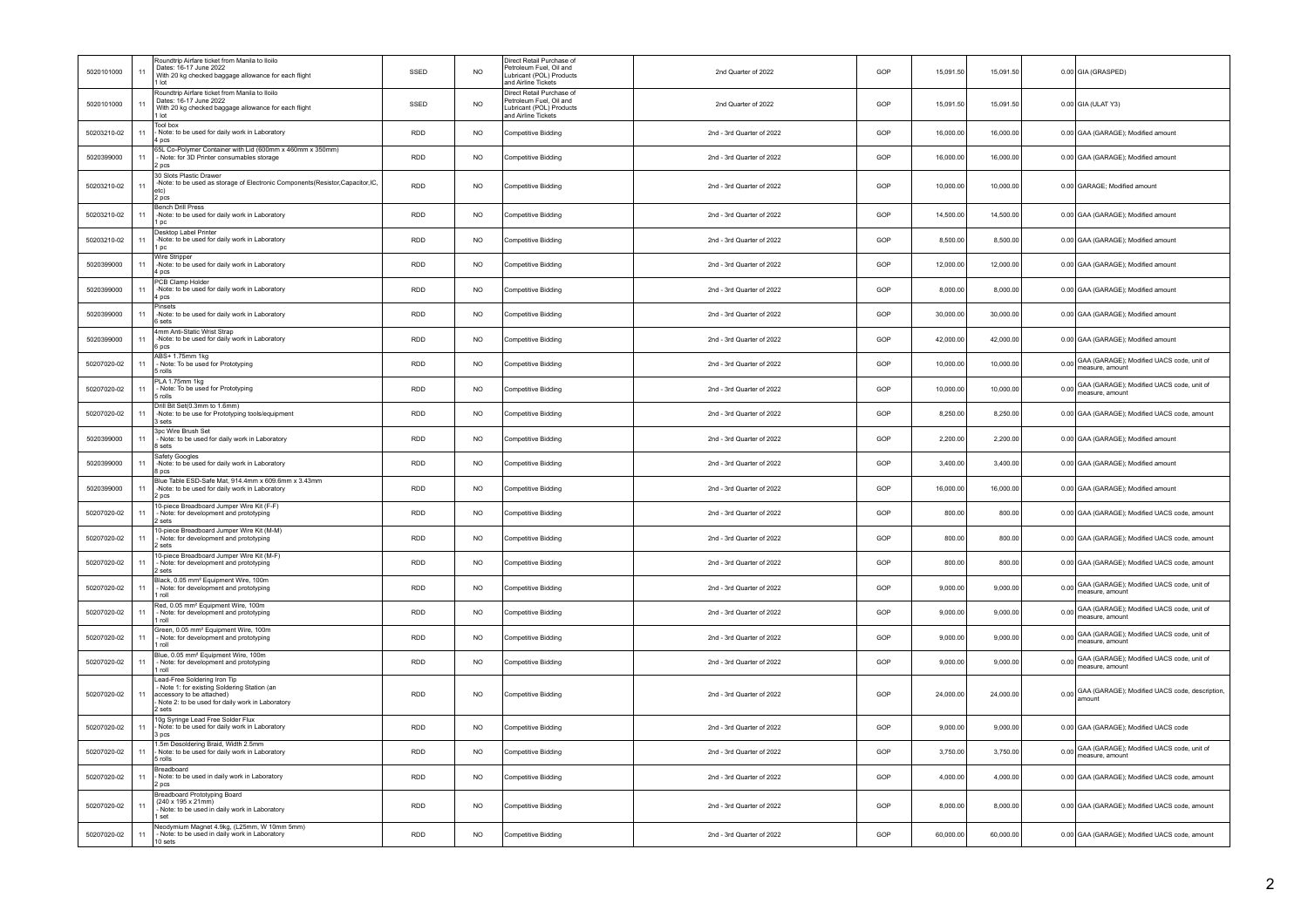| 50207020-02 | 11   | Aluminum Extrusion 2020 1500L<br>- Note: to be used for daily work in Laboratory                                                                        | RDD        | <b>NO</b>       | Competitive Bidding             | 2nd - 3rd Quarter of 2022 | GOP | 23,000.00 | 23,000.00 | 0.00 GAA (GARAGE); Modified UACS code, amount |
|-------------|------|---------------------------------------------------------------------------------------------------------------------------------------------------------|------------|-----------------|---------------------------------|---------------------------|-----|-----------|-----------|-----------------------------------------------|
| 50207020-02 | 11   | 10 pcs<br>Aluminum Extrusion 2040 900L<br>- Note: to be used for daily work in Laboratory                                                               | <b>RDD</b> | <b>NO</b>       | Competitive Bidding             | 2nd - 3rd Quarter of 2022 | GOP | 17,500.00 | 17,500.00 | 0.00 GAA (GARAGE); Modified UACS code, amount |
|             |      | 10 pcs<br>Aluminum Extrusion 3030 1500L                                                                                                                 |            |                 |                                 |                           |     |           |           |                                               |
| 50207020-02 | 11   | (30 x 30 x 1500mm)<br>Note: to be used for daily work in Laboratory<br>10 pcs                                                                           | <b>RDD</b> | N <sub>O</sub>  | Competitive Bidding             | 2nd - 3rd Quarter of 2022 | GOP | 30,000.00 | 30,000.00 | 0.00 GAA (GARAGE); Modified UACS code, amount |
| 50207020-02 | 11   | Seamless Corner Connector for 2020 aluminum profile<br>- Note: to be used for daily work in Laboratory<br>50 pcs                                        | <b>RDD</b> | <b>NO</b>       | <b>Competitive Bidding</b>      | 2nd - 3rd Quarter of 2022 | GOP | 5,000.00  | 5,000.00  | 0.00 GAA (GARAGE); Modified UACS code, amount |
| 50207020-02 | 11   | Seamless Corner Connector for 3030 aluminum profile<br>- Note: to be used for daily work in Laboratory<br>50 pcs                                        | <b>RDD</b> | NO              | Competitive Bidding             | 2nd - 3rd Quarter of 2022 | GOP | 5,000.00  | 5,000.00  | 0.00 GAA (GARAGE); Modified UACS code, amount |
| 50207020-02 | 11   | End Cap for 2020 Al profile (Black)<br>- Note: for development and prototyping<br>20 pcs                                                                | <b>RDD</b> | <b>NO</b>       | Competitive Bidding             | 2nd - 3rd Quarter of 2022 | GOP | 1,300.00  | 1,300.00  | 0.00 GAA (GARAGE); Modified UACS code, amount |
| 50207020-02 | 11   | End Cap for 3030 Al profile (Black)<br>- Note: to be used for daily work in Laboratory<br>20 pcs                                                        | RDD        | <b>NO</b>       | Competitive Bidding             | 2nd - 3rd Quarter of 2022 | GOP | 1,300.00  | 1,300.00  | 0.00 GAA (GARAGE); Modified UACS code, amount |
| 50207020-02 | 11   | M4 x 10mm Hex Socket Can Screw<br>- Note: to be used for daily work in Laboratory<br>$100$ pcs                                                          | <b>RDD</b> | N <sub>O</sub>  | <b>Competitive Bidding</b>      | 2nd - 3rd Quarter of 2022 | GOP | 8,000.00  | 8,000.00  | 0.00 GAA (GARAGE); Modified UACS code, amount |
| 50207020-02 | $11$ | M5 x 10mm Hex Socket Cap Screw (50pcs)<br>- Note: to be used for daily work in Laboratory<br>2 sets                                                     | RDD        | NO.             | Competitive Bidding             | 2nd - 3rd Quarter of 2022 | GOP | 2,500.00  | 2,500.00  | 0.00 GAA (GARAGE); Modified UACS code, amount |
| 5020399000  | 11   | Anti Static Gloves<br>- Note: to be used for daily work in Laboratory<br>10 pairs                                                                       | <b>RDD</b> | NO <sub>1</sub> | Competitive Bidding             | 2nd - 3rd Quarter of 2022 | GOP | 9,500.00  | 9,500.00  | 0.00 GAA (GARAGE); Modified amount            |
| 50207020-02 | 11   | Metal Film Through Hole 144 Resistor Kit, with 3080<br>pieces, 1 $\rightarrow$ 10MQ<br>Note: to be used for daily work in Laboratory<br>1 set           | <b>RDD</b> | N <sub>O</sub>  | <b>Competitive Bidding</b>      | 2nd - 3rd Quarter of 2022 | GOP | 55,000.00 | 55,000.00 | 0.00 GAA (GARAGE); Modified amount            |
| 50207020-02 | 11   | 0603 Thick Film SMT 120 Resistor Kit, with 18100<br>pieces, $10 \rightarrow 1 \text{M}\Omega$<br>Note: to be used for daily work in Laboratory<br>1 set | <b>RDD</b> | NO              | Competitive Bidding             | 2nd - 3rd Quarter of 2022 | GOP | 30,000.00 | 30,000.00 | 0.00 GAA (GARAGE); Modified amount            |
| 50207020-02 | 11   | 1206 Thick Film SMT 144 Resistor Kit, with 16260<br>pieces, $1 \rightarrow 10 \text{M}\Omega$<br>Note: to be used for daily work in Laboratory<br>1 set | <b>RDD</b> | <b>NO</b>       | Competitive Bidding             | 2nd - 3rd Quarter of 2022 | GOP | 46,000.00 | 46,000.00 | 0.00 GAA (GARAGE); Modified amount            |
| 5020399000  | 11   | M2x5 Socket Head Cap Screws<br>- Note: to be used for daily work in Laboratory<br>500 pcs                                                               | <b>RDD</b> | <b>NO</b>       | NP-53.9 Small Value Procurement | 3rd Quarter of 2022       | GOP | 5,000.00  | 5,000.00  | 0.00 GAA (GARAGE)                             |
| 5020399000  | 11   | M2x10 Socket Head Cap Screws<br>Note: to be used for daily work in Laboratory<br>500 pcs                                                                | <b>RDD</b> | NO              | NP-53.9 Small Value Procurement | 3rd Quarter of 2022       | GOP | 5,000.00  | 5,000.00  | 0.00 GAA (GARAGE)                             |
| 5020399000  | 11   | M3x5 Socket Head Cap Screws<br>Note: to be used for daily work in Laboratory<br>500 pcs                                                                 | <b>RDD</b> | NO.             | NP-53.9 Small Value Procurement | 3rd Quarter of 2022       | GOP | 5,000.00  | 5,000.00  | 0.00 GAA (GARAGE)                             |
| 5020399000  | 11   | M3x10 Socket Head Cap Screws<br>Note: to be used for daily work in Laboratory<br>500 pcs                                                                | <b>RDD</b> | <b>NO</b>       | NP-53.9 Small Value Procurement | 3rd Quarter of 2022       | GOP | 5,000.00  | 5,000.00  | 0.00 GAA (GARAGE)                             |
| 5020399000  | 11   | No. 2 x 3/16 Self Tapping Screws<br>Note: to be used for daily work in Laboratory<br>500 pcs                                                            | <b>RDD</b> | <b>NO</b>       | NP-53.9 Small Value Procurement | 3rd Quarter of 2022       | GOP | 5,000.00  | 5,000.00  | 0.00 GAA (GARAGE)                             |
| 5020399000  | 11   | No. 4 x 3/16 Self Tapping Screws<br>- Note: to be used for daily work in Laboratory<br>500 pcs                                                          | <b>RDD</b> | <b>NO</b>       | NP-53.9 Small Value Procurement | 3rd Quarter of 2022       | GOP | 5,000.00  | 5,000.00  | 0.00 GAA (GARAGE)                             |
| 5020399000  | 11   | Wires (AWG 26) Black, Solid<br>Note: to be used for daily work in Laboratory<br>6 rolls                                                                 | <b>RDD</b> | <b>NO</b>       | NP-53.9 Small Value Procurement | 3rd Quarter of 2022       | GOP | 14,460.00 | 14,460.00 | 0.00 GAA (GARAGE)                             |
| 5020399000  | 11   | Wires (AWG 26) Red, Solid<br>Note: to be used for daily work in Laboratory<br>6 rolls                                                                   | <b>RDD</b> | N <sub>O</sub>  | NP-53 9 Small Value Procurement | 3rd Quarter of 2022       | GOP | 13,920.00 | 13 920 00 | 0.00 GAA (GARAGE)                             |
| 5020399000  | 11   | Wires (AWG 26) Black, Stranded<br>Note: to be used for daily work in Laboratory<br>3 rolls                                                              | RDD        | <b>NO</b>       | NP-53.9 Small Value Procurement | 3rd Quarter of 2022       | GOP | 5,400.00  | 5,400.00  | 0.00 GAA (GARAGE)                             |
| 5020399000  | 11   | Wires (AWG 26) Red. Stranded<br>- Note: to be used for daily work in Laboratory<br>3 rolls                                                              | <b>RDD</b> | <b>NO</b>       | NP-53 9 Small Value Procurement | 3rd Quarter of 2022       | GOP | 6,150.00  | 6,150.00  | 0.00 GAA (GARAGE)                             |
| 5020399000  | 11   | 47uF Capacitor<br>Note: to be used for daily work in Laboratory<br>1 set                                                                                | <b>RDD</b> | NO              | NP-53.9 Small Value Procurement | 3rd Quarter of 2022       | GOP | 2,860.00  | 2,860.00  | 0.00 GAA (GARAGE)                             |
| 5020399000  | 11   | 0.1uF Canacitor<br>Note: to be used for daily work in Laboratory<br>1 set                                                                               | <b>RDD</b> | N <sub>O</sub>  | NP-53 9 Small Value Procurement | 3rd Quarter of 2022       | GOP | 1.380.00  | 1.380.00  | 0.00 GAA (GARAGE)                             |
| 5020399000  | 11   | 1uF Capacitor<br>Note: to be used for daily work in Laboratory<br>1 set                                                                                 | <b>RDD</b> | NO              | NP-53.9 Small Value Procurement | 3rd Quarter of 2022       | GOP | 1,970.00  | 1,970.00  | 0.00 GAA (GARAGE)                             |
| 5020399000  | 11   | 22pF Capacitor<br>- Note: to be used for daily work in Laboratory<br>1 set                                                                              | <b>RDD</b> | <b>NO</b>       | NP-53.9 Small Value Procurement | 3rd Quarter of 2022       | GOP | 500.00    | 500.00    | 0.00 GAA (GARAGE)                             |
| 5020399000  | 11   | 1.6kV 1A General Purpose Diode<br>Note: to be used for daily work in Laboratory<br>I set                                                                | <b>RDD</b> | NO              | NP-53.9 Small Value Procurement | 3rd Quarter of 2022       | GOP | 1,870.00  | 1,870.00  | 0.00 GAA (GARAGE)                             |
| 5020399000  | 11   | Green LED<br>Note: to be used for daily work in Laboratory<br>1 set                                                                                     | <b>RDD</b> | N <sub>O</sub>  | NP-53.9 Small Value Procurement | 3rd Quarter of 2022       | GOP | 720.00    | 720.00    | 0.00 GAA (GARAGE)                             |
| 5020399000  | 11   | Yellow LED<br>Note: to be used for daily work in Laboratory<br>1 set                                                                                    | <b>RDD</b> | <b>NO</b>       | NP-53.9 Small Value Procurement | 3rd Quarter of 2022       | GOP | 770.00    | 0.00      | 0.00 GAA (GARAGE)                             |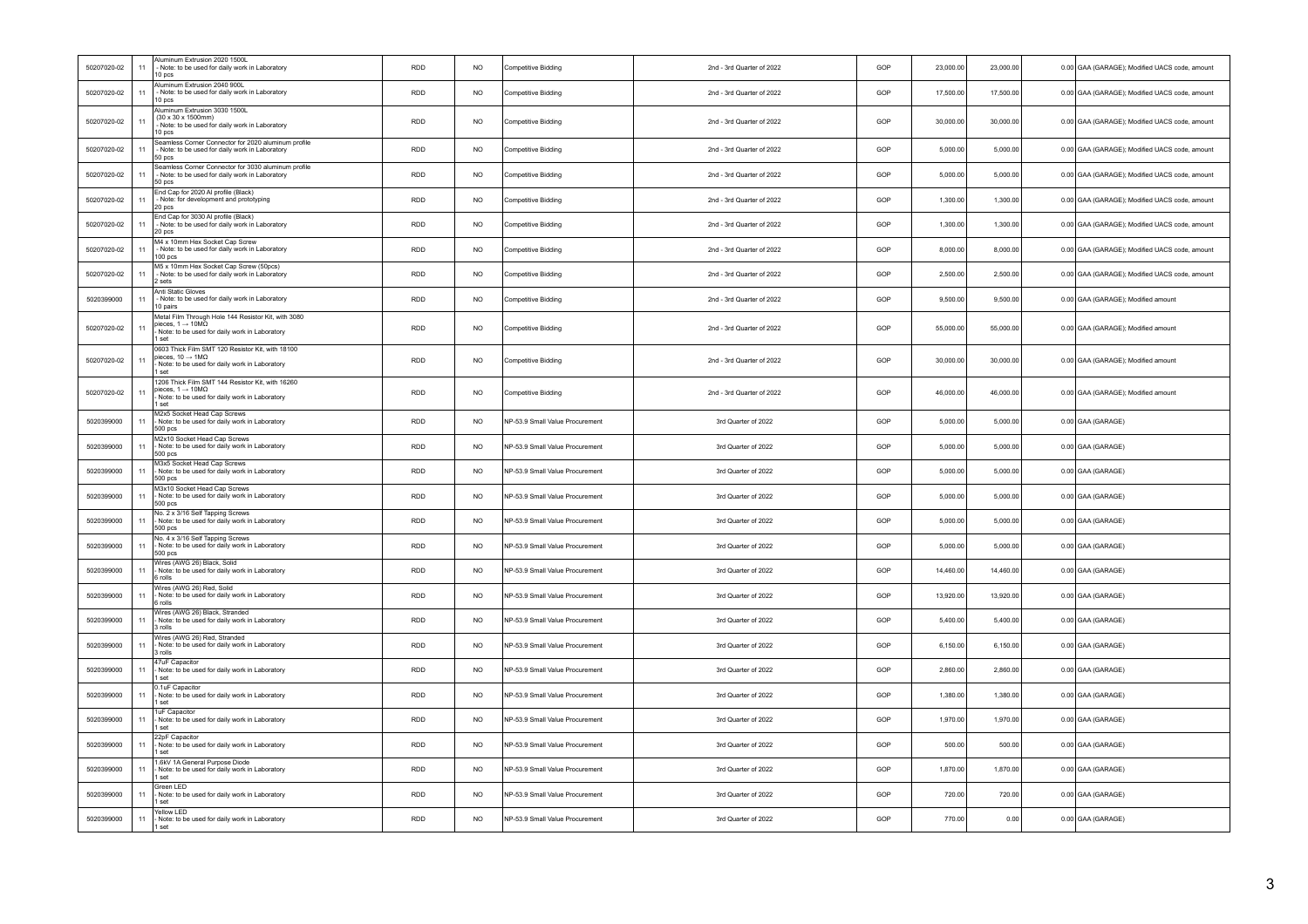| 5020399000  | 11   | Resettable Fuse<br>Note: to be used for daily work in Laboratory<br>set                                | <b>RDD</b> | <b>NO</b>       | NP-53.9 Small Value Procurement | 3rd Quarter of 2022       | GOP | 280.00    | 280.00    | 0.00 GAA (GARAGE)                             |
|-------------|------|--------------------------------------------------------------------------------------------------------|------------|-----------------|---------------------------------|---------------------------|-----|-----------|-----------|-----------------------------------------------|
| 5020399000  | 11   | 300hm Ferrite Bead<br>Note: to be used for daily work in Laboratory<br>1 set                           | <b>RDD</b> | <b>NO</b>       | NP-53.9 Small Value Procurement | 3rd Quarter of 2022       | GOP | 100.00    | 100.00    | 0.00 GAA (GARAGE)                             |
| 5020399000  | 11   | 2.5X5.5mm Power Connector Jack<br>Note: to be used for daily work in Laboratory<br>tray                | RDD        | <b>NO</b>       | VP-53.9 Small Value Procurement | 3rd Quarter of 2022       | GOP | 2,530.00  | 2,530.00  | 0.00 GAA (GARAGE)                             |
| 5020399000  | 11   | 10 Position Receptacle Connector<br>Note: to be used for daily work in Laboratory<br>1 pack            | <b>RDD</b> | <b>NO</b>       | NP-53.9 Small Value Procurement | 3rd Quarter of 2022       | GOP | 10,560.00 | 10,560.00 | 0.00 GAA (GARAGE)                             |
| 5020399000  | 11   | 8 Position Receptacle Connector<br>Note: to be used for daily work in Laboratory<br>3 packs            | RDD        | <b>NO</b>       | NP-53.9 Small Value Procurement | 3rd Quarter of 2022       | GOP | 3,750.00  | 3,750.00  | 0.00 GAA (GARAGE)                             |
| 5020399000  | 11   | 36 Position Receptacle Connector<br>Note: to be used for daily work in Laboratory<br>1 pack            | <b>RDD</b> | NO <sub>1</sub> | NP-53 9 Small Value Procurement | 3rd Quarter of 2022       | GOP | 1,710.00  | 1 710 00  | 0.00 GAA (GARAGE)                             |
| 5020399000  | 11   | Right Angle 4 Position Connector Header<br>Note: to be used for daily work in Laboratory<br>1 pack     | <b>RDD</b> | <b>NO</b>       | NP-53.9 Small Value Procurement | 3rd Quarter of 2022       | GOP | 390.00    | 390.00    | 0.00 GAA (GARAGE)                             |
| 5020399000  | 11   | USB 2.0 Receptacle Connector<br>Note: to be used for daily work in Laboratory<br>pack                  | <b>RDD</b> | <b>NO</b>       | NP-53.9 Small Value Procurement | 3rd Quarter of 2022       | GOP | 1,110.00  | 1,110.00  | 0.00 GAA (GARAGE)                             |
| 5020399000  | 11   | Right Angle 6 Position Receptacle Connector<br>Note: to be used for daily work in Laboratory<br>1 nack | <b>RDD</b> | <b>NO</b>       | NP-53.9 Small Value Procurement | 3rd Quarter of 2022       | GOP | 1,350.00  | 1,350.00  | 0.00 GAA (GARAGE)                             |
| 5020399000  | 11   | Right Angle 4 Position Receptacle Connector<br>Note: to be used for daily work in Laboratory<br>10 pcs | <b>RDD</b> | <b>NO</b>       | NP-53.9 Small Value Procurement | 3rd Quarter of 2022       | GOP | 900.00    | 900.00    | 0.00 GAA (GARAGE)                             |
| 5020399000  | 11   | 10uH Inductor<br>Note: to be used for daily work in Laboratory<br>set                                  | <b>RDD</b> | <b>NO</b>       | NP-53.9 Small Value Procurement | 3rd Quarter of 2022       | GOP | 180.00    | 180.00    | 0.00 GAA (GARAGE)                             |
| 5020399000  | $11$ | 6 Position Connector Header<br>Note: to be used for daily work in Laboratory<br>pack                   | RDD        | $NO$            | NP-53.9 Small Value Procurement | 3rd Quarter of 2022       | GOP | 1,390.00  | 1,390.00  | 0.00 GAA (GARAGE)                             |
| 5020399000  | 11   | Right Angle 6 Position Connector Header<br>Note: to be used for daily work in Laboratory<br>1 pack     | <b>RDD</b> | <b>NO</b>       | NP-53.9 Small Value Procurement | 3rd Quarter of 2022       | GOP | 660.00    | 660.00    | 0.00 GAA (GARAGE)                             |
| 5020399000  | 11   | P-Channel MOSFET<br>Note: to be used for daily work in Laboratory<br>set                               | RDD        | <b>NO</b>       | VP-53.9 Small Value Procurement | 3rd Quarter of 2022       | GOP | 420.00    | 420.00    | 0.00 GAA (GARAGE)                             |
| 5020399000  | 11   | 10kOhm Resistor<br>- Note: to be used for daily work in Laboratory<br>2 sets                           | <b>RDD</b> | N <sub>O</sub>  | NP-53 9 Small Value Procurement | 3rd Quarter of 2022       | GOP | 120.00    | 120.00    | 0.00 GAA (GARAGE)                             |
| 5020399000  | 11   | 1kOhm Resistor<br>Note: to be used for daily work in Laboratory<br>2 sets                              | RDD        | <b>NO</b>       | NP-53.9 Small Value Procurement | 3rd Quarter of 2022       | GOP | 600.00    | 600.00    | 0.00 GAA (GARAGE)                             |
| 5020399000  | 11   | 1MOhm Resistor<br>Note: to be used for daily work in Laboratory<br>1 set                               | <b>RDD</b> | N <sub>O</sub>  | NP-53 9 Small Value Procurement | 3rd Quarter of 2022       | GOP | 130.00    | 130.00    | 0.00 GAA (GARAGE)                             |
| 5020399000  | 11   | 220hm Resistor<br>Note: to be used for daily work in Laboratory<br>1 set                               | <b>RDD</b> | <b>NO</b>       | NP-53.9 Small Value Procurement | 3rd Quarter of 2022       | GOP | 70.00     | 70.00     | 0.00 GAA (GARAGE)                             |
| 5020399000  | 11   | Varistor<br>- Note: to be used for daily work in Laboratory<br>sets                                    | <b>RDD</b> | <b>NO</b>       | NP-53.9 Small Value Procurement | 3rd Quarter of 2022       | GOP | 700.00    | 700.00    | 0.00 GAA (GARAGE)                             |
| 5020399000  | 11   | <b>Tactile Switch</b><br>Note: to be used for daily work in Laboratory<br>1 bag                        | <b>RDD</b> | <b>NO</b>       | NP-53.9 Small Value Procurement | 3rd Quarter of 2022       | GOP | 710.00    | 710.00    | 0.00 GAA (GARAGE)                             |
| 5020399000  | 11   | Fixed 5V Output Linear Voltage Regulator<br>Note: to be used for daily work in Laboratory<br>1 tube    | <b>RDD</b> | N <sub>O</sub>  | VP-53.9 Small Value Procurement | 3rd Quarter of 2022       | GOP | 4,730.00  | 4,730.00  | 0.00 GAA (GARAGE)                             |
| 5020399000  | 11   | General Purpose Amplifier<br>Note: to be used for daily work in Laboratory<br>set                      | <b>RDD</b> | N <sub>O</sub>  | NP-53.9 Small Value Procurement | 3rd Quarter of 2022       | GOP | 1,100.00  | 1,100.00  | 0.00 GAA (GARAGE)                             |
| 5020399000  | $11$ | Fixed 3.3V Output Linear Voltage Regulator<br>Note: to be used for daily work in Laboratory<br>1 set   | <b>RDD</b> | <b>NO</b>       | NP-53.9 Small Value Procurement | 3rd Quarter of 2022       | GOP | 470.00    | 470.00    | 0.00 GAA (GARAGE)                             |
| 5020399000  | 11   | 16MHz Microcontroller<br>Note: to be used for daily work in Laboratory<br>10 pcs                       | RDD        | <b>NO</b>       | NP-53.9 Small Value Procurement | 3rd Quarter of 2022       | GOP | 3,300.00  | 3.300.00  | 0.00 GAA (GARAGE)                             |
| 5020399000  | 11   | 20MHz Microcontroller<br>Note: to be used for daily work in Laboratory<br>10 pcs                       | RDD        | <b>NO</b>       | NP-53.9 Small Value Procurement | 3rd Quarter of 2022       | GOP | 2,700.00  | 2,700.00  | 0.00 GAA (GARAGE)                             |
| 5020399000  | 11   | 16MHz Crystal<br>Note: to be used for daily work in Laboratory<br>1 pack                               | <b>RDD</b> | N <sub>O</sub>  | NP-53 9 Small Value Procurement | 3rd Quarter of 2022       | GOP | 1 210 00  | 1,210.00  | 0.00 GAA (GARAGE)                             |
| 50207020-02 | 11   | Stepper Motor Nema 17 4500g-cm<br>- Note: for development and prototyping<br>2 pcs                     | RDD        | <b>NO</b>       | Competitive Bidding             | 2nd - 3rd Quarter of 2022 | GOP | 3,900.00  | 3,900.00  | 0.00 GAA (GARAGE); Modified UACS code, amount |
| 50207020-02 | 11   | Stepper Motor 28BYJ-48 with ULN2003 driver<br>- Note: for development and prototyping<br>2 sets        | <b>RDD</b> | <b>NO</b>       | Competitive Bidding             | 2nd - 3rd Quarter of 2022 | GOP | 1,500.00  | 1,500.00  | 0.00 GAA (GARAGE); Modified UACS code, amount |
| 50207020-02 | 11   | Stepper Motor Nema 23 9kg-cm (125 oz-in)<br>- Note: for development and prototyping<br>2 pcs           | RDD        | <b>NO</b>       | Competitive Bidding             | 2nd - 3rd Quarter of 2022 | GOP | 4,000.00  | 4,000.00  | 0.00 GAA (GARAGE); Modified UACS code, amount |
| 50207020-02 | 11   | Microcontroller<br>Note: for research and development of Taal ABO<br>Ash Collector<br>3 <sub>pcs</sub> | <b>RDD</b> | <b>NO</b>       | NP-53.9 Small Value Procurement | 3rd Quarter of 2022       | GOP | 10.500.00 | 10.500.00 | 0.00 GAA (GARAGE)                             |
| 50207020-02 | 11   | Solenoid<br>Note: for research and development of Taal ABO<br>Ash Collector<br>60 pcs                  | <b>RDD</b> | <b>NO</b>       | NP-53.9 Small Value Procurement | 3rd Quarter of 2022       | GOP | 24,000.00 | 24,000.00 | 0.00 GAA (GARAGE)                             |
|             |      |                                                                                                        |            |                 |                                 |                           |     |           |           |                                               |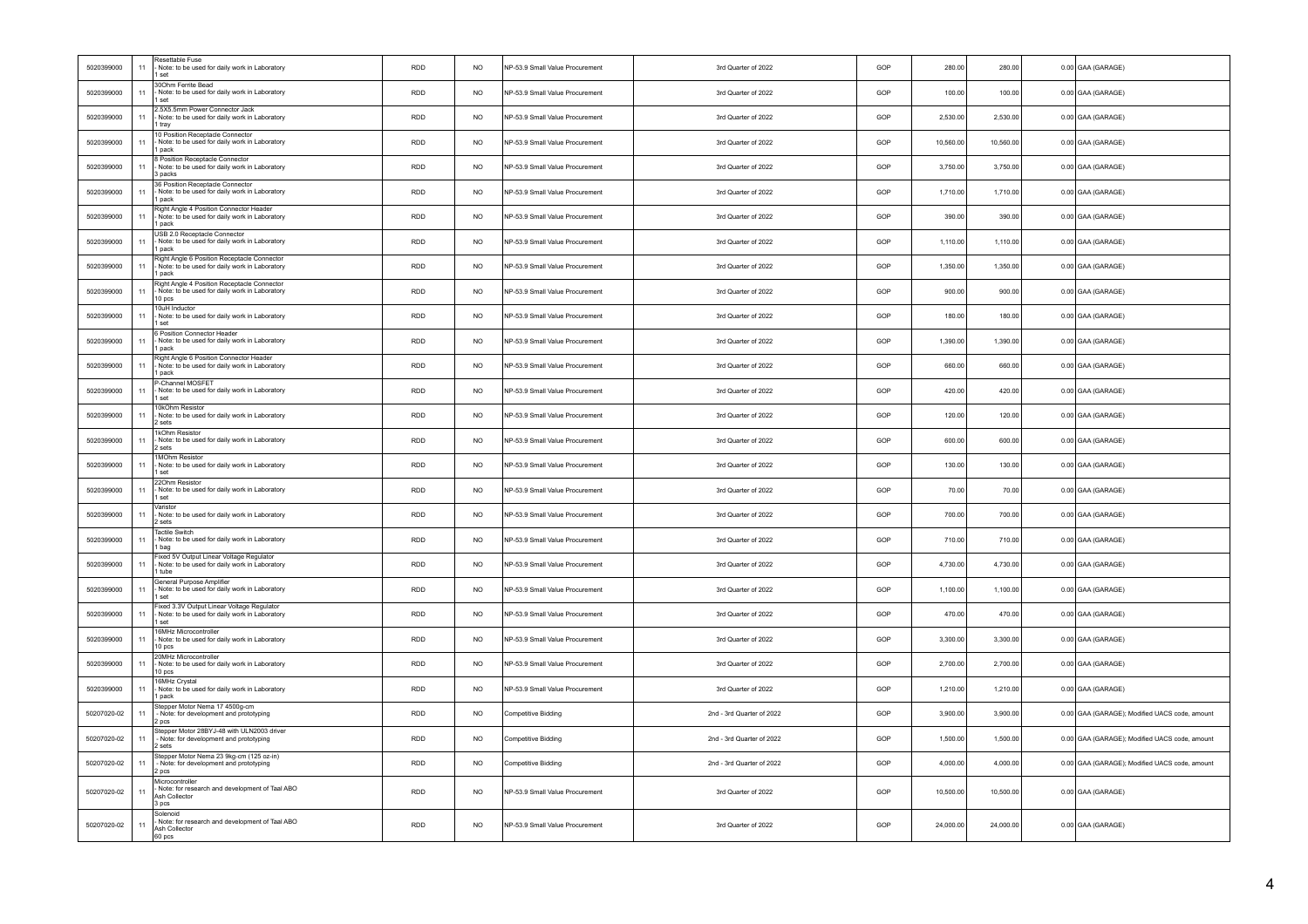| 50207020-02 | 11             | Power Switch<br>Note: for research and development of Taal ABO<br>Ash Collector<br>3 <sub>pcs</sub>                                                                                                                                            | RDD        | <b>NO</b>   | NP-53.9 Small Value Procurement | 3rd Quarter of 2022 | GOP | 990.00     | 990.00     | $0.00$ GAA (GARAGE) |
|-------------|----------------|------------------------------------------------------------------------------------------------------------------------------------------------------------------------------------------------------------------------------------------------|------------|-------------|---------------------------------|---------------------|-----|------------|------------|---------------------|
| 50207020-02 | 11             | Light Dependent Resistor<br>Note: for research and development of Taal ABO<br>Ash Collector<br>60 pcs                                                                                                                                          | <b>RDD</b> | <b>NO</b>   | NP-53.9 Small Value Procurement | 3rd Quarter of 2022 | GOP | 900.00     | 900.00     | 0.00 GAA (GARAGE)   |
| 50207020-02 |                | Transistor TIP120<br>Note: for research and development of Taal ABO<br>Ash Collector<br>60 pcs                                                                                                                                                 | RDD        | <b>NO</b>   | NP-53.9 Small Value Procurement | 3rd Quarter of 2022 | GOP | 3,600.00   | 3,600.00   | 0.00 GAA (GARAGE)   |
| 50207020-02 | 11             | Diode 1N4001<br>Note: for research and development of Taal ABO<br>Ash Collector<br>60 <sub>pos</sub>                                                                                                                                           | <b>RDD</b> | <b>NO</b>   | NP-53.9 Small Value Procurement | 3rd Quarter of 2022 | GOP | 1,500.00   | 1,500.00   | 0.00 GAA (GARAGE)   |
| 50207020-02 | 11             | Resistor 4 7 kOhms<br>Note: for research and development of Taal ABO<br>Ash Collector<br>60 pcs                                                                                                                                                | <b>RDD</b> | <b>NO</b>   | NP-53.9 Small Value Procurement | 3rd Quarter of 2022 | GOP | 600.00     | 600.00     | 0.00 GAA (GARAGE)   |
| 50207020-02 | 1 <sup>1</sup> | Stepper Motor<br>Note: for research and development of Taal ABO<br>Ash Collector<br>3 pcs                                                                                                                                                      | <b>RDD</b> | <b>NO</b>   | NP-53.9 Small Value Procurement | 3rd Quarter of 2022 | GOP | 2,700.00   | 2,700.00   | 0.00 GAA (GARAGE)   |
| 50207020-02 | 1 <sup>1</sup> | Bearing KFL001<br>Note: for research and development of Taal ABO<br>Ash Collector<br>60 packs                                                                                                                                                  | RDD        | $_{\sf NO}$ | NP-53.9 Small Value Procurement | 3rd Quarter of 2022 | GOP | 14,700.00  | 14,700.00  | 0.00 GAA (GARAGE)   |
| 50207020-02 | 11             | Bearing KP001<br>Note: for research and development of Taal ABO<br>Ash Collector<br>6 pcs                                                                                                                                                      | <b>RDD</b> | <b>NO</b>   | NP-53.9 Small Value Procurement | 3rd Quarter of 2022 | GOP | 1,950.00   | 1,950.00   | 0.00 GAA (GARAGE)   |
| 50207020-02 | 11             | Pulley (60T)<br>Note: for research and development of Taal ABO<br>Ash Collector<br>3 sets                                                                                                                                                      | <b>RDD</b> | <b>NO</b>   | NP-53.9 Small Value Procurement | 3rd Quarter of 2022 | GOP | 1.200.00   | 1.200.00   | 0.00 GAA (GARAGE)   |
| 50207020-02 | 11             | Pulley (20T)<br>- Note: for research and development of Taal ABO<br>Ash Collector<br>3 sets                                                                                                                                                    | <b>RDD</b> | <b>NO</b>   | NP-53.9 Small Value Procurement | 3rd Quarter of 2022 | GOP | 750.00     | 750.00     | 0.00 GAA (GARAGE)   |
| 50207020-02 | 11             | Belt<br>- Note: for research and development of Taal ABO<br>Ash Collector<br>3 pcs                                                                                                                                                             | <b>RDD</b> | <b>NO</b>   | NP-53.9 Small Value Procurement | 3rd Quarter of 2022 | GOP | 975.00     | 975.00     | 0.00 GAA (GARAGE)   |
| 50207020-02 | 11             | Motor Bracket<br>Note: for research and development of Taal ABO<br>Ash Collector<br>3 sets                                                                                                                                                     | <b>RDD</b> | <b>NO</b>   | NP-53.9 Small Value Procurement | 3rd Quarter of 2022 | GOP | 450.00     | 450.00     | 0.00 GAA (GARAGE)   |
| 50207020-02 |                | Aluminum Extrusion 20 x 20<br>Note: for research and development of Taal ABO<br>Ash Collector<br>21 pcs                                                                                                                                        | <b>RDD</b> | <b>NO</b>   | NP-53.9 Small Value Procurement | 3rd Quarter of 2022 | GOP | 26,250.00  | 26,250.00  | 0.00 GAA (GARAGE)   |
| 50207020-02 | 1 <sup>1</sup> | Shaft<br>- Note: for research and development of Taal ABO<br>Ash Collector<br>9 pcs                                                                                                                                                            | <b>RDD</b> | <b>NO</b>   | NP-53.9 Small Value Procurement | 3rd Quarter of 2022 | GOP | 18,000.00  | 18,000.00  | 0.00 GAA (GARAGE)   |
| 50207020-02 |                | LED Wall Mounted Outdoor Type Lamp<br>Note: for research and development of Taal ABO<br>Ash Collector<br>3 pcs                                                                                                                                 | <b>RDD</b> | <b>NO</b>   | NP-53.9 Small Value Procurement | 3rd Quarter of 2022 | GOP | 3,750.00   | 3,750.00   | 0.00 GAA (GARAGE)   |
| 50207020-02 | 11             | <b>RTC Module</b><br>Note: for research and development of Taal ABO<br>Ash Collector<br>3 pcs                                                                                                                                                  | <b>RDD</b> | <b>NO</b>   | NP-53.9 Small Value Procurement | 3rd Quarter of 2022 | GOP | 225.00     | 225.00     | 0.00 GAA (GARAGE)   |
| 50207020-02 | 11             | Wireless Module<br>Note: for research and development of Taal ABO<br>Ash Collector<br>3 <sub>pcs</sub>                                                                                                                                         | <b>RDD</b> | <b>NO</b>   | NP-53.9 Small Value Procurement | 3rd Quarter of 2022 | GOP | 22,500.00  | 22,500.00  | 0.00 GAA (GARAGE)   |
| 50207020-02 | 11             | L298N Motor Driver<br>Note: for research and development of Taal ABO<br>Ash Collector<br>3 <sub>pos</sub>                                                                                                                                      | <b>RDD</b> | <b>NO</b>   | NP-53.9 Small Value Procurement | 3rd Quarter of 2022 | GOP | 360.00     | 360.00     | 0.00 GAA (GARAGE)   |
| 50207020-02 |                | Multiplexer Module<br>- Note: for research and development of Taal ABO<br>Ash Collector<br>6 <sub>pos</sub>                                                                                                                                    | <b>RDD</b> | <b>NO</b>   | NP-53.9 Small Value Procurement | 3rd Quarter of 2022 | GOP | 3,060.00   | 3,060.00   | 0.00 GAA (GARAGE)   |
| 50207020-02 | 11             | Industrial Machine USB Camera<br>- Note: for research and development of Tela<br>1 unit                                                                                                                                                        | <b>RDD</b> | <b>NO</b>   | NP-53.9 Small Value Procurement | 3rd Quarter of 2022 | GOP | 7.920.00   | 7,920.00   | 0.00 GAA (GARAGE)   |
| 50207020-02 | 11             | <b>USB Camera Module</b><br>- Note: for research and development of Tela<br>1 unit                                                                                                                                                             | RDD        | <b>NO</b>   | NP-53.9 Small Value Procurement | 3rd Quarter of 2022 | GOP | 23,820.00  | 23,820.00  | 0.00 GAA (GARAGE)   |
| 50207020-02 | 11             | Single Board Computer Development Board for ARM<br>(Advance RISC Machine)<br>Note: for research and development of Tela<br>2 units                                                                                                             | <b>RDD</b> | <b>NO</b>   | NP-53.9 Small Value Procurement | 3rd Quarter of 2022 | GOP | 31,360.00  | 31,360.00  | 0.00 GAA (GARAGE)   |
| 50207020-02 | 11             | Single Board Computer Development Board for<br>Advance RISC Machine with M.2 Slot for Non- Volatile Memory Express<br>- Note: for research and development of Tela<br>2 units                                                                  | RDD        | <b>NO</b>   | NP-53.9 Small Value Procurement | 3rd Quarter of 2022 | GOP | 15,840.00  | 15,840.00  | 0.00 GAA (GARAGE)   |
| 50299070-01 |                | Renewal of CAD Simulation Tool License<br>Subscription<br>12-month renewal of premium subscription for four<br>4) existing licenses<br>Includes subscription for updates, upgrades and<br>online software support<br>One-time payment<br>1 lot | <b>RDD</b> | <b>NO</b>   | NP-53.9 Small Value Procurement | 4th Quarter of 2022 | GOP | 571,680.00 | 571,680.00 | 0.00 GAA (GARAGE)   |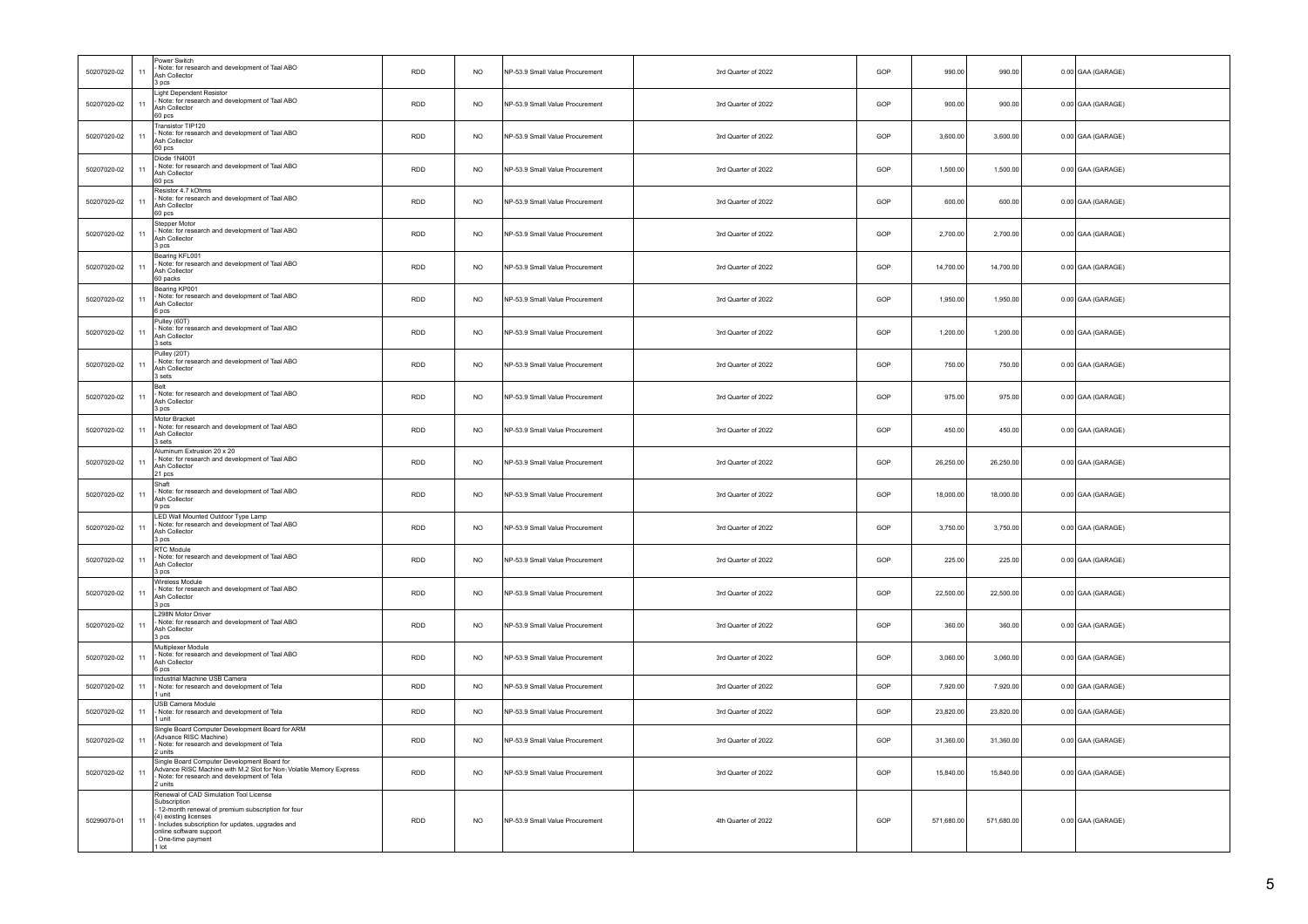| 5020399000 | 11   | 3.6V 1.5AH Li-ion Cordless Screwdriver Kit<br>Note: to be used for daily work in Laboratory                                                                        | <b>RDD</b> | <b>NO</b>      | Competitive Bidding             | 2nd - 3rd Quarter of 2022 | GOP | 4,500.00<br>4,500.00   |        | 0.00 GAA (EPDC); Modified description, amount                     |
|------------|------|--------------------------------------------------------------------------------------------------------------------------------------------------------------------|------------|----------------|---------------------------------|---------------------------|-----|------------------------|--------|-------------------------------------------------------------------|
| 5020399000 | 11   | 1 set<br>94 Pieces Mechanical Tool Kit with Case<br>Note: to be used for daily work in Laboratory                                                                  | RDD        | NO.            | Competitive Bidding             | 2nd - 3rd Quarter of 2022 | GOP | 14,000.00<br>14,000.00 |        | 0.00 GAA (EPDC); Modified description, amount                     |
| 5020399000 | $11$ | 1 set<br>Multi-purpose Respirator<br>Note: to be used for daily work in Laboratory                                                                                 | <b>RDD</b> | N <sub>O</sub> | Competitive Bidding             | 2nd - 3rd Quarter of 2022 | GOP | 20,000.00<br>20,000.00 |        | 0.00 GAA (EPDC); Modified description, amount                     |
| 5020399000 | 11   | 4 pcs<br>Omnivise PCB Holder<br>Note: to be used for daily work in Laboratory                                                                                      | <b>RDD</b> | <b>NO</b>      | Competitive Bidding             | 2nd - 3rd Quarter of 2022 | GOP | 32,000.00<br>32,000.00 |        | 0.00 GAA (EPDC); Modified description, amount                     |
| 5020399000 | 11   | 4 pcs<br>6 Gang Extension Cord with Switch<br>Note: to be used for daily work in Laboratory                                                                        | <b>RDD</b> | <b>NO</b>      | <b>Competitive Bidding</b>      | 2nd - 3rd Quarter of 2022 | GOP | 13,000.00<br>13,000.00 |        | 0.00 GAA (EPDC); Modified description, amount                     |
|            |      | 13 nos<br>Office Table (Beige)                                                                                                                                     |            |                |                                 |                           |     |                        |        |                                                                   |
| 5020322001 | 11   | Dimension (WxDxH): preferably 1200 x 700 x 750<br>Steel Legs<br>Laminated MDF top<br>Note: to be used by Garage personnel in EPDC<br>5 pcs                         | RDD        | $NO$           | NP-53.9 Small Value Procurement | 3rd Quarter of 2022       | GOP | 60,000.00<br>60,000.00 |        | $0.00$ GAA (EPDC)                                                 |
| 5020322001 | 11   | Office Chairs (High Back, Black)<br>Color: Black<br>with mid-back support<br>with headrest and armrest<br>Note: to be used by Garage personnel in EPDC<br>6 pcs    | <b>RDD</b> | <b>NO</b>      | NP-53.9 Small Value Procurement | 3rd Quarter of 2022       | GOP | 51,540.00<br>51,540.00 |        | $0.00$ GAA (EPDC)                                                 |
| 5020322001 | 11   | Laboratory Chairs<br>Material: Injection-moulded polypropylene<br>Color: preferably Orange<br>Steel legs<br>Note: to be used by Garage personnel in EPDC<br>12 pcs | <b>RDD</b> | NO.            | NP-53 9 Small Value Procurement | 3rd Quarter of 2022       | GOP | 46,920.00<br>46,920.00 |        | $0.00$ GAA (EPDC)                                                 |
| 5020322001 | 11   | Mobile Cabinet (Grav)<br>Dimension (WxDxH): preferably 400 x 540 x 650<br>mm<br>Note: to be used by Garage personnel in EPDC<br>5 pcs                              | RDD        | NO.            | NP-53.9 Small Value Procurement | 3rd Quarter of 2022       | GOP | 19,000.00<br>19,000.00 |        | $0.00$ GAA (EPDC)                                                 |
| 5020322001 | 11   | Steel Filing Cabinet (Swing Door Type)<br>Dimension (WxDxH): preferably 880 x 400 x 880<br>mm<br>Note: to be used by Garage personnel in EPDC<br>2 pcs             | <b>RDD</b> | <b>NO</b>      | NP-53.9 Small Value Procurement | 3rd Quarter of 2022       | GOP | 24,540.00<br>24,540.00 |        | $0.00$ GAA (EPDC)                                                 |
| 5020322001 | 11   | 12 Doors Locker<br>Dimension (WxDxH): preferably 880 x 510 x 1780<br>mm<br>Note: to be used by Garage personnel in EPDC<br>2 pcs                                   | RDD        | <b>NO</b>      | NP-53.9 Small Value Procurement | 3rd Quarter of 2022       | GOP | 29,260.00<br>29,260.00 |        | $0.00$ GAA (EPDC)                                                 |
| 5020399000 | 11   | Full size breadboard - 800 Tie Points<br>Note: to be used for daily work in Laboratory<br>1nc                                                                      | <b>RDD</b> | <b>NO</b>      | Competitive Bidding             | 2nd - 3rd Quarter of 2022 | GOP | 150.00                 | 150.00 | 0.00 GAA (EPDC); Modified description, amount                     |
| 5020399000 | 11   | Half size breadboard - 400 Tie Points<br>Note: to be used for daily work in Laboratory<br>3 pcs                                                                    | RDD        | <b>NO</b>      | <b>Competitive Bidding</b>      | 2nd - 3rd Quarter of 2022 | GOP | 300.00                 | 300.00 | 0.00 GAA (EPDC); Modified description, amount                     |
| 5020399000 | $11$ | M2.5 / M3 Nylon M-F Hex Spacers Screw Nut Assortment Kit<br>Note: to be used for daily work in Laboratory<br>1 kit                                                 | <b>RDD</b> | NO.            | Competitive Bidding             | 2nd - 3rd Quarter of 2022 | GOP | 300.00                 | 300.00 | 0.00 GAA (EPDC); Modified description, amount                     |
| 5020399000 | 11   | 530 pcs 2:1 Heat Shrink Tubing Insulation Wire Cable Sleeve Kit<br>Note: to be used for daily work in Laboratory<br>kit                                            | RDD        | <b>NO</b>      | Competitive Bidding             | 2nd - 3rd Quarter of 2022 | GOP | 350.00                 | 350.00 | 0.00 GAA (EPDC); Modified description, amount                     |
| 5020399000 | 11   | Etching Agent NaPS 0.5kg<br>Note: to be used for daily work in Laboratory<br>10 jars                                                                               | <b>RDD</b> | <b>NO</b>      | Competitive Bidding             | 2nd - 3rd Quarter of 2022 | GOP | 30,000.00<br>30,000.00 |        | 0.00 GAA (EPDC); Modified description, amount, unit of<br>measure |
| 5020399000 | 11   | Negative Developer (2x 10L)<br>Note: to be used for daily work in Laboratory<br>1 box                                                                              | RDD        | <b>NO</b>      | <b>Competitive Bidding</b>      | 2nd - 3rd Quarter of 2022 | GOP | 9,000.00<br>9,000.00   |        | 0.00 GAA (EPDC); Modified description, amount, unit of<br>measure |
| 5020399000 | 11   | Cation Exchange Resin 5L<br>Note 1: to be used for daily work in Laboratory<br>Note 2: each pack to be diluted in 5L water (similar to juice)<br>2 packs           | <b>RDD</b> | <b>NO</b>      | Competitive Bidding             | 2nd - 3rd Quarter of 2022 | GOP | 28,000.00<br>28,000.00 |        | 0.00 GAA (EPDC); Modified description, amount, unit of<br>measure |
| 5020399000 | 11   | Anion Exchange Resin 5L<br>Note 1: to be used for daily work in Laboratory<br>Note 2: each pack to be diluted in 5L water (similar to juice)<br>2 packs            | <b>RDD</b> | <b>NO</b>      | Competitive Bidding             | 2nd - 3rd Quarter of 2022 | GOP | 28,000.00<br>28,000.00 |        | 0.00 GAA (EPDC); Modified description, amount, unit of<br>neasure |
| 5020399000 | 11   | Filmstar Developer Concentrate 5L<br>Note: to be used for daily work in Laboratory<br>1 bottle                                                                     | <b>RDD</b> | <b>NO</b>      | Competitive Bidding             | 2nd - 3rd Quarter of 2022 | GOP | 8,000.00<br>8,000.00   |        | 0.00 GAA (EPDC); Modified description, unit of measure,           |
| 5020399000 | 11   | Filmstar Fixer 5L<br>Note: to be used for daily work in Laboratory<br>3 bottles                                                                                    | RDD        | NO.            | Competitive Bidding             | 2nd - 3rd Quarter of 2022 | GOP | 24,000.00<br>24,000.00 | 0.00   | GAA (EPDC); Modified description, unit of measure,<br>amount      |
| 5020399000 | 11   | Ferric(III)-Chloride Solution 25L<br>Note: to be used for daily work in Laboratory<br>3 bottles                                                                    | RDD        | N <sub>O</sub> | Competitive Bidding             | 2nd - 3rd Quarter of 2022 | GOP | 27,000.00<br>27,000.00 |        | 0.00 GAA (EPDC); Modified description, amount                     |
| 5020399000 | 11   | 280pcs Assorted Crimp Spade Terminal Insulated<br>Electrical Wire Connector<br>Note: to be used for daily work in Laboratory<br>1 kit                              | <b>RDD</b> | <b>NO</b>      | <b>Competitive Bidding</b>      | 2nd - 3rd Quarter of 2022 | GOP | 1,000.00<br>1.000.00   |        | 0.00 GAA (EPDC); Modified description, amount, unit of<br>measure |
| 5020399000 | 11   | Electric Red Male Banana Plug - Screw Termination,<br>15A<br>- Note: to be used for daily work in Laboratory<br>pack                                               | RDD        | N <sub>O</sub> | <b>Competitive Bidding</b>      | 2nd - 3rd Quarter of 2022 | GOP | 3,500.00<br>3,500.00   |        | 0.00 GAA (EPDC); Modified description, amount                     |
| 5020399000 | 11   | Electric Black Male Banana Plug - Screw<br>Termination, 15A<br>Note: to be used for daily work in Laboratory<br>1 pack                                             | <b>RDD</b> | N <sub>O</sub> | Competitive Bidding             | 2nd - 3rd Quarter of 2022 | GOP | 3.500.00<br>3,500.00   |        | 0.00 GAA (EPDC); Modified description, amount                     |
|            |      |                                                                                                                                                                    |            |                |                                 |                           |     |                        |        |                                                                   |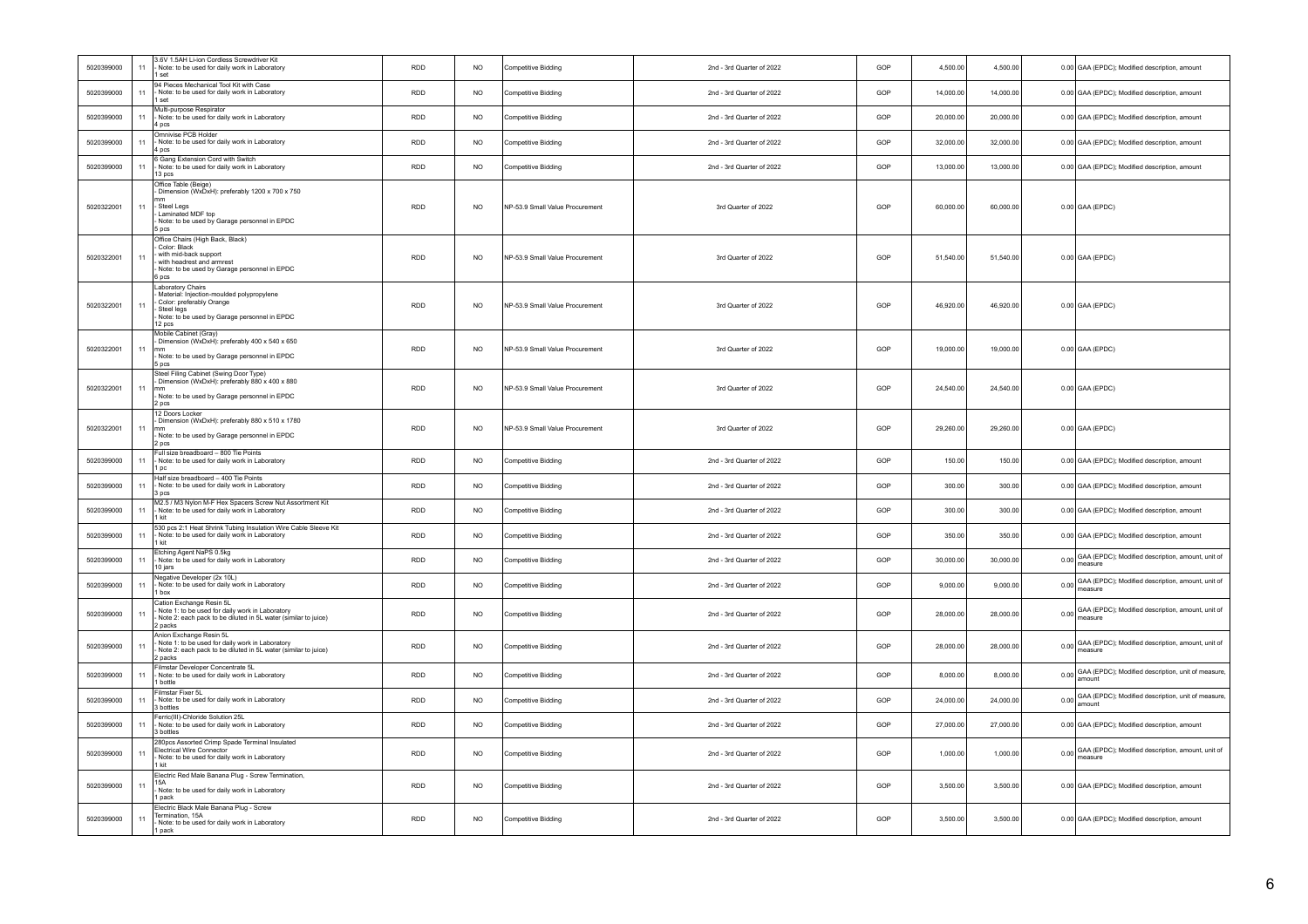| 5020399000 | 11 | 25pcs 3 Inch Buffing Waxing Polishing Sponge<br>Pads Kit Set For Car Polisher Drill<br>Note: to be used for daily work in Laboratory<br>1 set            | RDD        | NO.       | Competitive Bidding             | 2nd - 3rd Quarter of 2022 | GOP | 2,500.00<br>2,500.00     | 0.00 GAA (EPDC); Modified description, amount |
|------------|----|----------------------------------------------------------------------------------------------------------------------------------------------------------|------------|-----------|---------------------------------|---------------------------|-----|--------------------------|-----------------------------------------------|
| 5020399000 | 11 | 10 Sets 4mm Male Sheath Stackable Banana Plug<br>Wire Solder Connector<br>Note: to be used for daily work in Laboratory<br>1 set                         | <b>RDD</b> | NO.       | Competitive Bidding             | 2nd - 3rd Quarter of 2022 | GOP | 10.000.00<br>10.000.00   | 0.00 GAA (EPDC); Modified description, amount |
| 5020399000 | 11 | Soldering Iron Tip Sleeve (Yellow)<br>- Note: to be used for daily work in Laboratory<br>5 pcs                                                           | RDD.       | NO.       | <b>Competitive Bidding</b>      | 2nd - 3rd Quarter of 2022 | GOP | 5,000.00<br>5.000.00     | 0.00 GAA (EPDC); Modified description, amount |
| 5020399000 | 11 | Roller Kit, 4"<br>Note: to be used for daily work in Laboratory<br>10 sets                                                                               | RDD        | NO.       | Competitive Bidding             | 2nd - 3rd Quarter of 2022 | GOP | 5,000.00<br>5,000.00     | 0.00 GAA (EPDC); Modified description, amount |
| 5020399000 | 11 | Foam Roller Refill, 4", 2pcs per set<br>- Note: to be used for daily work in Laboratory<br>50 sets                                                       | <b>RDD</b> | NO.       | Competitive Bidding             | 2nd - 3rd Quarter of 2022 | GOP | 15,000.00<br>15,000.00   | 0.00 GAA (EPDC); Modified description, amount |
| 5020399000 | 11 | Replacement Sponge Solder Fume Extractor Accessory, 5pcs per set<br>Note: to be used for daily work in Laboratory<br>14 sets                             | RDD        | <b>NO</b> | Competitive Bidding             | 2nd - 3rd Quarter of 2022 | GOP | 17,500.00<br>17,500.00   | 0.00 GAA (EPDC); Modified description, amount |
| 5020399000 | 11 | Solder Flux Gel, 10cm <sup>3</sup> Syringe<br>Note: to be used for daily work in Laboratory<br>10 pcs                                                    | RDD.       | NO.       | Competitive Bidding             | 2nd - 3rd Quarter of 2022 | GOP | 30,000.00<br>30,000.00   | 0.00 GAA (EPDC); Modified description, amount |
| 5020399000 | 11 | Wooden Popsicle Stick, Big<br>Note: to be used for daily work in Laboratory<br>12 packs                                                                  | <b>RDD</b> | NO.       | Competitive Bidding             | 2nd - 3rd Quarter of 2022 | GOP | 1,440.00<br>1,440.00     | 0.00 GAA (EPDC); Modified description, amount |
| 5020399000 | 11 | Pointed Paint Brush (for PCB)<br>Note: to be used for daily work in Laboratory<br>5 sets                                                                 | <b>RDD</b> | <b>NO</b> | Competitive Bidding             | 2nd - 3rd Quarter of 2022 | GOP | 1,750.00<br>1,750.00     | 0.00 GAA (EPDC); Modified description, amount |
| 5020399000 | 11 | Smock Gown Small<br>- Note: to be used for daily work in Laboratory<br>5 pcs                                                                             | RDD        | NO.       | Competitive Bidding             | 2nd - 3rd Quarter of 2022 | GOP | 7,500.00<br>7,500.00     | 0.00 GAA (EPDC); Modified description, amount |
| 5020399000 | 11 | Smock Gown Medium<br>Note: to be used for daily work in Laboratory<br>5 pcs                                                                              | RDD.       | NO.       | Competitive Bidding             | 2nd - 3rd Quarter of 2022 | GOP | 7,500.00<br>7,500.00     | 0.00 GAA (EPDC); Modified description, amount |
| 5020399000 | 11 | Smock Gown Large<br>Note: to be used for daily work in Laboratory<br>5 pcs                                                                               | RDD        | NO.       | Competitive Bidding             | 2nd - 3rd Quarter of 2022 | GOP | 7,500.00<br>7,500.00     | 0.00 GAA (EPDC); Modified description, amount |
| 5020399000 | 11 | Smock Gown XL<br>Note: to be used for daily work in Laboratory<br>5 pcs                                                                                  | <b>RDD</b> | NO.       | Competitive Bidding             | 2nd - 3rd Quarter of 2022 | GOP | 7,500.00<br>7,500.00     | 0.00 GAA (EPDC); Modified description, amount |
| 5020399000 | 11 | Rubber Tubing (For Flamehood)<br>- Note: to be used for daily work in Laboratory<br>5 rolls                                                              | RDD        | NO.       | Competitive Bidding             | 2nd - 3rd Quarter of 2022 | GOP | 25,000.00<br>25,000.00   | 0.00 GAA (EPDC); Modified description, amount |
| 5020399000 | 11 | Tenting Resist x 150m<br>Note: to be used for daily work in Laboratory<br>2 rolls                                                                        | RDD        | <b>NO</b> | Competitive Bidding             | 2nd - 3rd Quarter of 2022 | GOP | 110,000.00<br>110,000.00 | 0.00 GAA (EPDC); Modified description, amount |
| 5020399000 | 11 | Film Star sheets<br>- Note: to be used for daily work in Laboratory<br>2 packs                                                                           | <b>RDD</b> | NO.       | Competitive Bidding             | 2nd - 3rd Quarter of 2022 | GOP | 46,000.00<br>46,000.00   | 0.00 GAA (EPDC); Modified description, amount |
| 5020399000 | 11 | 500 RF Attenuator Straight N Connector N Plug to N Socket 10dB, Operating<br>Frequency 12.4GHz<br>Note: to be used for daily work in Laboratory<br>3 pcs | <b>RDD</b> | NO.       | Competitive Bidding             | 2nd - 3rd Quarter of 2022 | GOP | 30,000.00<br>30,000.00   | 0.00 GAA (EPDC): Modified description, amount |
| 5020399000 | 11 | 500 RF Attenuator N Connector N Plug to N Socket 20dB, Operating<br>Frequency 10GHz<br>Note: to be used for daily work in Laboratory<br>3 pcs            | RDD        | <b>NO</b> | Competitive Bidding             | 2nd - 3rd Quarter of 2022 | GOP | 49,665.00<br>49,665.00   | 0.00 GAA (EPDC); Modified description, amount |
| 5020702002 | 11 | Solder Mask x 75m<br>- Note: to be used for daily work in Laboratory<br>2 rolls                                                                          | RDD        | <b>NO</b> | Competitive Bidding             | 2nd - 3rd Quarter of 2022 | GOP | 146,000.00<br>146,000.00 | 0.00 GAA (EPDC); Modified description, amount |
| 5020702002 | 11 | Dejonized Water x 200L<br>Note: to be used for daily work in Laboratory<br>4 lots                                                                        | <b>RDD</b> | NO.       | Competitive Bidding             | 2nd - 3rd Quarter of 2022 | GOP | 752.000.00<br>752,000.00 | 0.00 GAA (EPDC); Modified amount              |
| 5020399000 | 11 | CU 400A Additive 5L<br>Note: to be used for daily work in Laboratory<br>3 bottles                                                                        | RDD        | NO.       | NP-53.9 Small Value Procurement | 2nd - 3rd Quarter of 2022 | GOP | 41,130.00<br>41,130.00   | 0.00 GAA (EPDC); Modified amount              |
| 5020399000 | 11 | DS 270 Cleaner/Conditioner 0.5 L<br>- Note: to be used for daily work in Laboratory<br>4 bottles                                                         | <b>RDD</b> | NO.       | NP-53 9 Small Value Procurement | 2nd - 3rd Quarter of 2022 | GOP | 8.800.00<br>8.800.00     | 0.00 GAA (EPDC); Modified amount              |
| 5020399000 | 11 | DS 650P Intensifier 5L (NaOH)<br>Note: to be used for daily work in Laboratory<br>3 gallons                                                              | RDD        | <b>NO</b> | NP-53.9 Small Value Procurement | 2nd - 3rd Quarter of 2022 | GOP | 13,170.00<br>13,170.00   | 0.00 GAA (EPDC); Modified amount              |
| 5020399000 | 11 | DS 650 L Intensifier 5L<br>Note: to be used for daily work in Laboratory<br>3 gallons                                                                    | RDD.       | NO.       | NP-53.9 Small Value Procurement | 2nd - 3rd Quarter of 2022 | GOP | 16,470.00<br>16,470.00   | 0.00 GAA (EPDC); Modified amount              |
| 5020399000 | 11 | DS 400 Catalyst Part A 20L<br>Note: to be used for daily work in Laboratory<br>2 gallons                                                                 | RDD        | <b>NO</b> | NP-53.9 Small Value Procurement | 2nd - 3rd Quarter of 2022 | GOP | 17,980.00<br>17,980.00   | 0.00 GAA (EPDC); Modified amount              |
| 5020399000 | 11 | DS 650 C Intensifier 0.5L<br>- Note: to be used for daily work in Laboratory<br>4 bottles                                                                | <b>RDD</b> | NO.       | NP-53.9 Small Value Procurement | 2nd - 3rd Quarter of 2022 | GOP | 13,160.00<br>13.160.00   | 0.00 GAA (EPDC); Modified amount              |
| 5020702002 | 11 | CU 400D Copper Concentrate 30 L (Copper Sulphate)<br>Note: to be used for daily work in Laboratory<br>2 gallons                                          | RDD        | <b>NO</b> | NP-53.9 Small Value Procurement | 2nd - 3rd Quarter of 2022 | GOP | 59,200.00<br>59,200.00   | 0.00 GAA (EPDC); Modified amount              |
| 5020702002 | 11 | DS 500 Catalyst Part B 0.5 L<br>Note: to be used for daily work in Laboratory<br>2 bottles                                                               | RDD        | NO.       | NP-53.9 Small Value Procurement | 2nd - 3rd Quarter of 2022 | GOP | 109,940.00<br>109,940.00 | 0.00 GAA (EPDC); Modified amount              |
| 5020702002 | 11 | Sinter backing plate for S103 x 4s<br>Note: to be used for daily work in Laboratory<br>3 packs                                                           | RDD        | <b>NO</b> | VP-53.9 Small Value Procurement | 2nd - 3rd Quarter of 2022 | GOP | 100,650.00<br>100,650.00 | 0.00 GAA (EPDC); Modified amount              |
| 5021199000 | 11 | Consultancy Services for EPDC<br>- 6 mos (Jul to Dec 2022)<br>$1$ Int                                                                                    | <b>RDD</b> | NO.       | NP-53.9 Small Value Procurement | 3rd - 4th Quarter of 2022 | GOP | 750,000.00<br>750,000.00 | $0.00$ GAA (EPDC)                             |